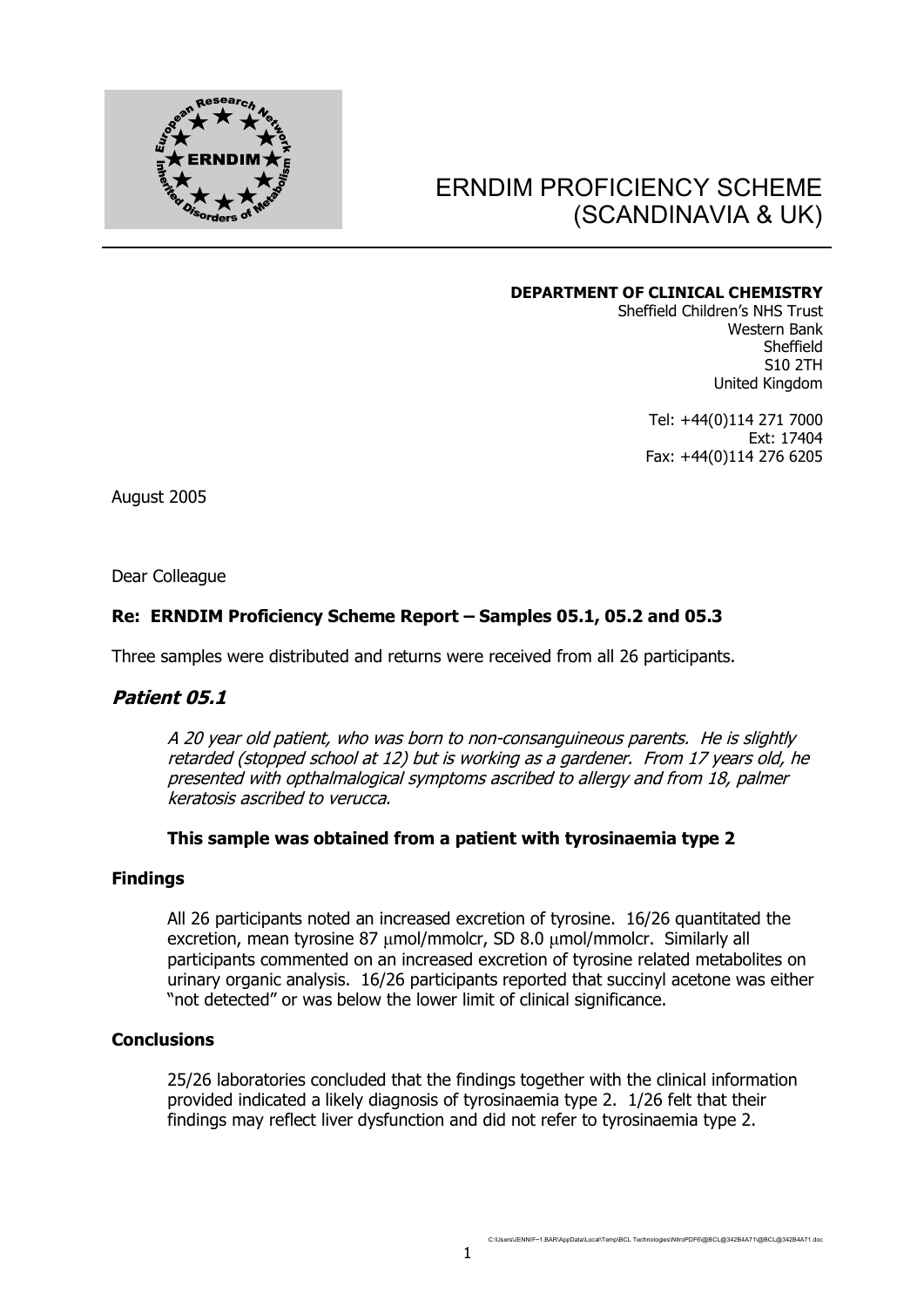# **Further investigations**

25/26 laboratories recommended quantitative plasma amino acid analysis. 9/26 would have recommended mutation analysis to help confirm tyrosinaemia type 2. Only 3/26 would have advised enzyme assay on liver biopsy material with a number 13/26 suggesting that liver biopsy and enzyme assay, while possible may not be indicated.

# **Comment**

It seems likely that all participants would have eventually established a diagnosis in this patient although it probably was an omission for one laboratory not to mention the possibility of tyrosinaemia type 2 given the characteristic clinical picture.

# **Patient 05.2**

A male aged 3 years, unexplained recurrent hypoglycaemia.

# **This sample was from a healthy child of one of the laboratory staff**

# **Findings**

All 26 participants reported normal analytical findings in this sample.

# **Conclusions**

22/26 laboratories clearly reported "No abnormality detected" or a similar overall conclusion.

Given the history of recurrent hypoglycaemia 25/26 indicated that further laboratory or clinical investigation was warranted.

# **Further investigations**

20/26 participants would have advocated a blood/plasma acyl carnitine profile with 9/26 indicating the need to obtain a urine sample for organic acid analysis during or shortly following a period of documented hypoglycaemia. 14/26 advised endocrine investigations and 5/26 brave laboratories would have recommended a controlled fast.

# **Comment**

It is a little surprising that only around one third of laboratories would have recommended obtaining samples during a period of hypoglycaemia although a number commented that they would investigate the patient using the agreed "hypoglycaemia protocol" which may have contained such advice.

I was surprised that 20% of laboratories would have recommended a controlled fast, although I guess in practice this may be an end point in a sequential process.

C:\Users\JENNIF~1.BAR\AppData\Local\Temp\BCL Technologies\NitroPDF6\@BCL@342B4A71\@BCL@342B4A71.doc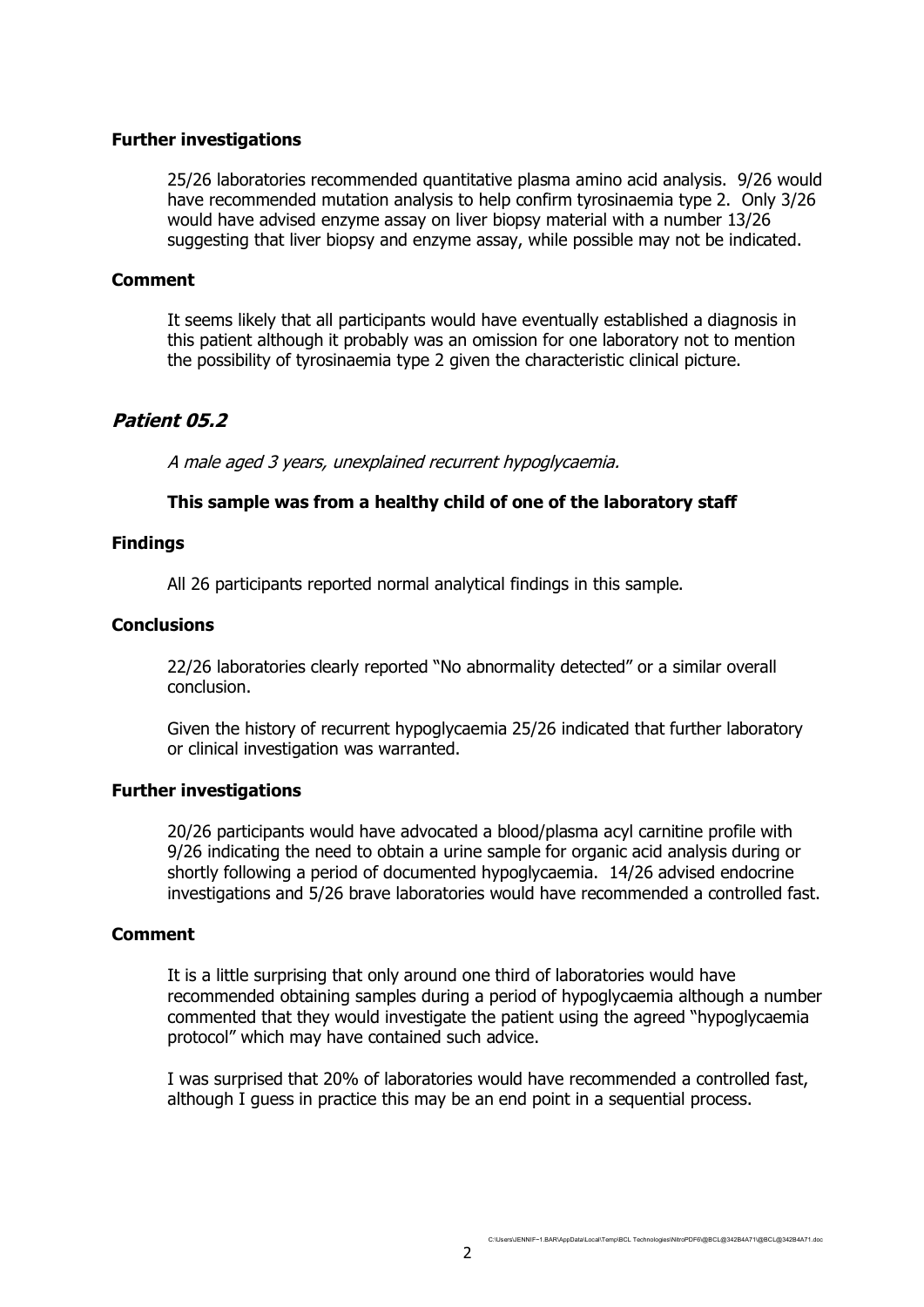# **Sample 05.3**

Male aged 6 years, rickets, ? cause.

# **This sample was obtained from a patient with tyrosinaemia type 1**

#### **Findings**

24/26 laboratories commented specifically on an increased excretion of tyrosine, the remaining 2/26 reporting a generalised amino aciduria. 15/26 documented a quantitative tyrosine result, mean 331 μmol/mmolcr, SD 65 μmol/mmolcr. All participants noted an increased excretion of tyrosine related metabolites on urinary organic acid analysis. 23/26 commented on a significant excretion of succinyl acetone or one its derivatives e.g. di-hydroxyheptanoate. 3/26 either did not comment on the presence of these key metabolites or specifically indicates that succinyl acetone was "not detected" (1 laboratory).

#### **Conclusions**

23/26 laboratories concluded that the patient suffered from tyrosinaemia type 1. All of the remaining 3 had failed to identify succinyl acetone or its metabolites, two of these felt that tyrosinaemia type 1 was possible, presumably on the basis of the prominent tyrosine excretion and the clinical features.

#### **Further investigations**

22/26 participants recommend quantitative plasma amino acid analysis. 12/26 mutation analysis, 13/26 enzyme assay. 12/26 laboratories would have suggested  $\alpha$ fetoprotein analysis because of the risk of hepatic malignancy in this condition.

#### **Comment**

It is a little disappointing that 3 laboratories failed to detect succinyl acetone or its metabolites. It is a guess, but unfamiliarity with the spectrum of dihydroxyheptanoate and related compounds may have contributed here.

# **The scores assigned to individual laboratories will be available when the next circulation 05.4, 05.5 and 05.6 is analysed.**

Yours sincerely

Dr J R Bonham Scheme Organiser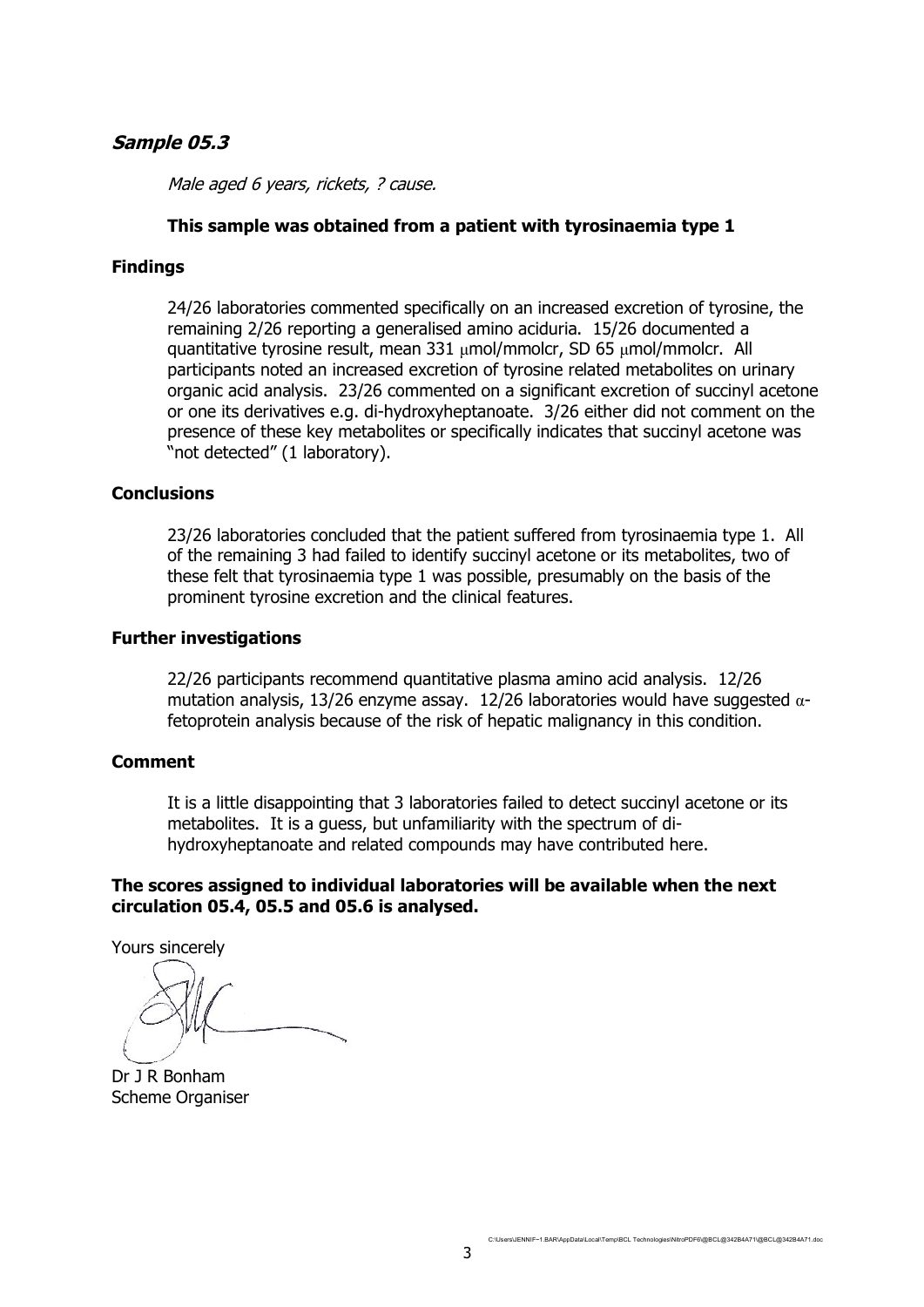

# ERNDIM PROFICIENCY SCHEME (SCANDINAVIA & UK)

#### **DEPARTMENT OF CLINICAL CHEMISTRY**

Sheffield Children's NHS Trust Western Bank Sheffield S10 2TH United Kingdom

> Tel: +44(0)114 271 7000 Ext: 17404 Fax: +44(0)114 276 6205

August 2005

Dear Colleague

# **Re: ERNDIM Proficiency Scheme Report – Samples 05.4, 05.5 and 05.6**

Three samples were distributed and returns were received from all 26 participants.

# **Patient 05.4**

A male. Aged 13 year with dorsal kyphosis.

# **This sample was obtained from a patient with MPS type IV aged 13 years.**

#### **Findings**

All 14 laboratories who made a quantitative measurement of MPS excretion showed an elevated excretion. Only 9 participants specifically identified an increased excretion of keratan sulphate.

# **Conclusions**

24/26 participants concluded, on the basis of laboratory findings or the clinical description, that an MPS disorder was likely or possible with 13 of these specifically indicating that MPS type IV was likely or possible.

#### **Further investigations**

16/26 laboratories would have recommended enzyme measurement to help confirm the diagnosis.

C:\Users\JENNIF~1.BAR\AppData\Local\Temp\BCL Technologies\NitroPDF6\@BCL@342B3880\@BCL@342B3880.doc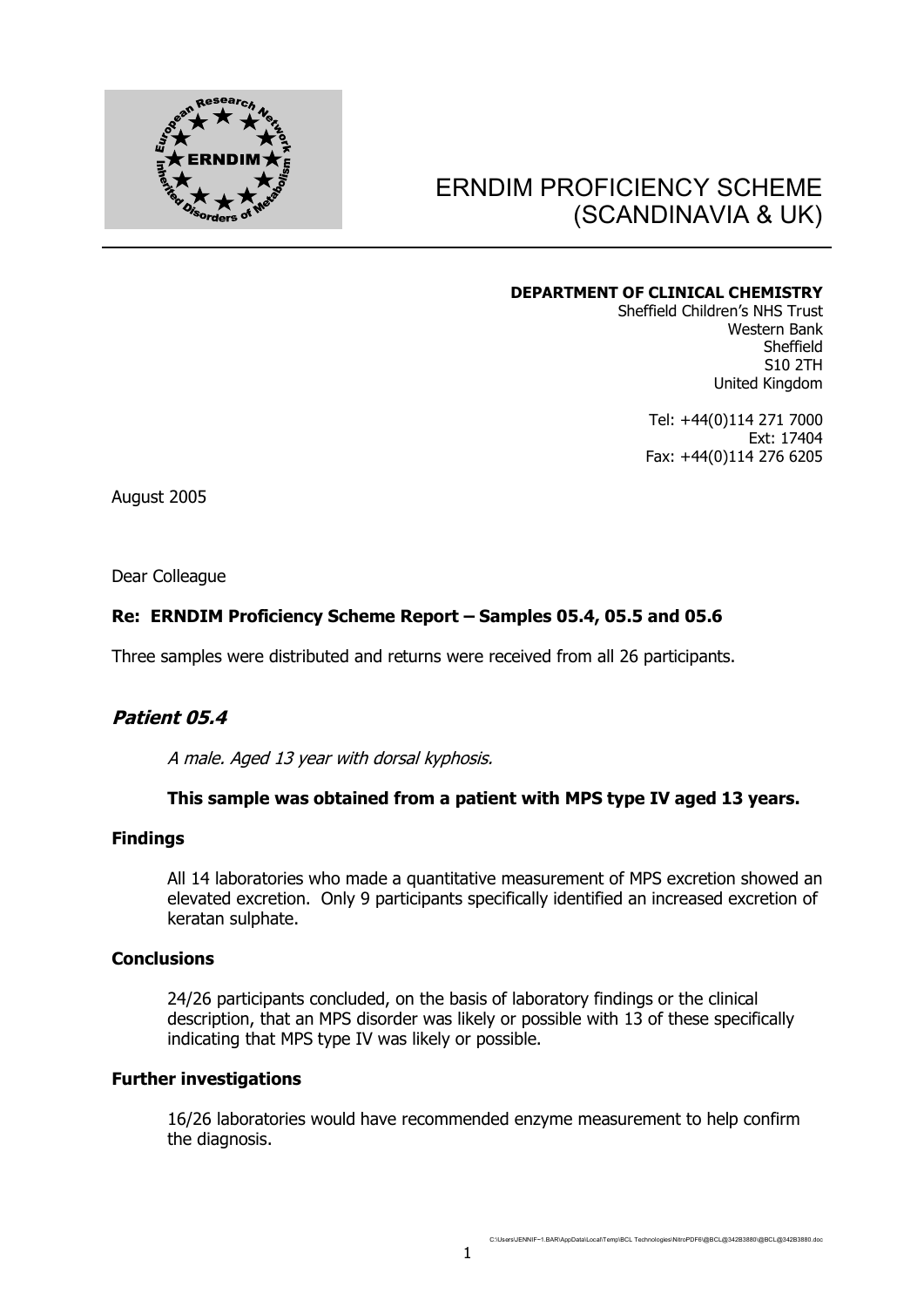# **Comment**

It is somewhat concerning that only 9/13 of the laboratory undertaking qualitative MPS analysis were able to identify excretion of keratan sulphate. 4/13 reported a normal pattern and 1/13 an unidentified band.

It is encouraging that quantitative MPS assay gave abnormal results in all laboratories who undertook the investigation.

# **Patient 05.5**

A female, aged 27 years with osteoarthritis.

# **This sample was obtained from a patient with alkaptonuria.**

#### **Findings**

All 26 participants returning results reported an increased excretion of homogentisic acid. All six participants who reported a quantitative result for MPS analysis reported a clearly evaluated value, possibly due to interference with the method. 10/26 reported some generalised increase of amino acid excretion.

# **Conclusions**

All participants concluded that the patient suffered from alkaptonuria.

#### **Further investigations**

5/26 participants recommended that other family members should be treated.

# **Comment**

It is encouraging that all participants identified an increased excretion of homogentisic acid and made an appropriate interpretation.

# **Sample 05.6**

A female, aged 30 years, severe osteoporosis.

# **This sample was obtained from a 30 year old woman with classical homocystinuria.**

# **Findings**

25/26 laboratories identified an increased excretion of homocystine. (Mean concentration 59 μmol/mmolcr). 8/26 laboratories commented specifically on the normal excretion of methylmalonate in this patient.

C:\Users\JENNIF~1.BAR\AppData\Local\Temp\BCL Technologies\NitroPDF6\@BCL@342B3880\@BCL@342B3880.doc